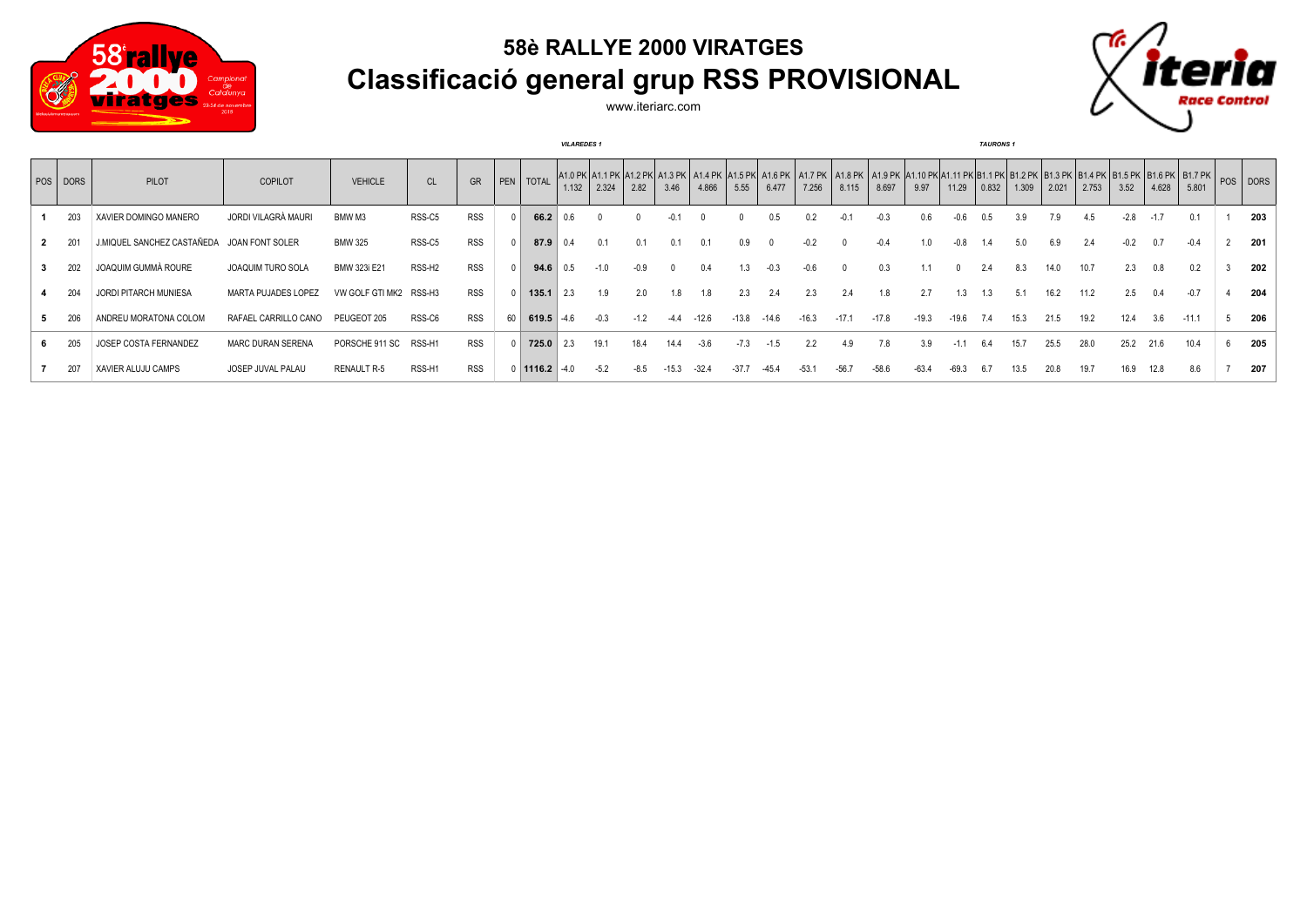

## **58è RALLYE 2000 VIRATGES Classificació general grup RSS PROVISIONAL**



www.iteriarc.com

| <b>VILAREDES 2</b> |          |         |         |       |       |      |      |       |      |       |                                                                                                                                                                                                                                       |       | <b>TAURONS 2</b> |        |        |        |       |       |       |        |       |        | <b>TALAMANCA1</b> |        |      |      |        |        |        |        |        |        |                     |
|--------------------|----------|---------|---------|-------|-------|------|------|-------|------|-------|---------------------------------------------------------------------------------------------------------------------------------------------------------------------------------------------------------------------------------------|-------|------------------|--------|--------|--------|-------|-------|-------|--------|-------|--------|-------------------|--------|------|------|--------|--------|--------|--------|--------|--------|---------------------|
|                    | POS DORS | 6.546   | 7.018   | 1.132 | 2.324 | 2.72 | 3.46 | 4.866 | 5.43 | 6.477 | B1.8 PK   B1.9 PK   A2.0 PK   A2.1 PK   A2.2 PK   A2.4 PK   A2.4 PK   A2.5 PK   A2.6 PK   A2.1 PK   A2.8 PK   A2.10 PK   B2.1 PK   B2.1 PK   B2.2 PK   B2.3 PK   B2.6 PK   B2.6 PK   B2.6 PK   B2.8 PK   B2.9 PK   B2.9 PK  <br>7.256 | 8.115 | 8.697            | 9.97   | 11.29  | 0.832  | 1.309 | 2.021 | 2.753 | 3.52   | 4.628 | 5.801  | 6.546             | 7.018  | C1.1 | C1.2 | C1.3   | C1.4   | C1.5   | C1.6   | C1.7   |        | $C1.8$   POS   DORS |
|                    | 203      |         |         |       |       |      |      |       |      |       |                                                                                                                                                                                                                                       |       |                  |        |        |        |       |       |       |        |       |        |                   |        |      |      |        |        |        |        |        |        | 203                 |
| $\overline{2}$     | 201      |         |         |       |       |      |      | 0.1   |      | 0.3   | 0.3                                                                                                                                                                                                                                   | 0.3   | 0.2              | 0.3    | 0.2    | 2.0    | 6.3   | 7.9   | 3.9   | $-1.2$ | 1.0   |        | -0.2              |        | 0.6  | -0.7 | 0.3    |        |        |        |        |        | 201                 |
| 3                  | 202      |         |         | 0.3   |       |      |      | 0.1   | 0.8  | 0.5   | 0.3                                                                                                                                                                                                                                   | 0.3   |                  | 0.6    | $-0.4$ | $-0.5$ | 6.2   |       | 8.6   | $-1.3$ |       |        |                   |        |      | -0.7 | $-0.9$ |        |        | $-0.1$ | 0.2    |        | 202                 |
|                    | 204      | $-1.0$  | $-0.9$  | 1.3   | 0.8   |      |      |       |      | 1.5   | 0.9                                                                                                                                                                                                                                   |       | 0.8              | 0.8    |        | 0.9    | 5.7   | 10.4  | 7.6   | 0.1    | -0.1  | $-1.3$ | $-1.4$            | $-1.5$ | 1.8  | 0.4  | 1.8    | $-2.0$ | $-1.8$ | $-1.6$ | $-1.8$ | $-2.5$ | 204                 |
| 5                  | 206      | $-19.2$ | $-13.8$ | -6.3  | 3.0   |      |      |       |      |       |                                                                                                                                                                                                                                       |       |                  | $-3.4$ |        |        | 13.5  | 21.8  | 22.8  | 17.3   | 10.7  | $-3.8$ | $-11.3$           | -8.8   |      |      | 0.9    | -1.6   |        | -3.9   |        |        | 206                 |
|                    | 205      |         |         | 14.0  | 13.4  | 12.5 |      |       | 4.9  |       | 6.1                                                                                                                                                                                                                                   | 5.2   | 2.9              | 3.4    | 2.6    |        |       |       | 32.4  | 28.7   | 32.2  | 43.9   | 42.5              |        | 5.6  | 1.8  | 9.5    | 10.0   |        | 20.8   | 21.6   | 25.2   | 205                 |
|                    | 207      |         |         |       |       |      |      |       |      |       |                                                                                                                                                                                                                                       |       |                  |        |        |        |       |       | 21.8  | 15.2   | 10.2  |        |                   |        |      |      |        | 15.1   |        | 15.2   |        |        | 207                 |